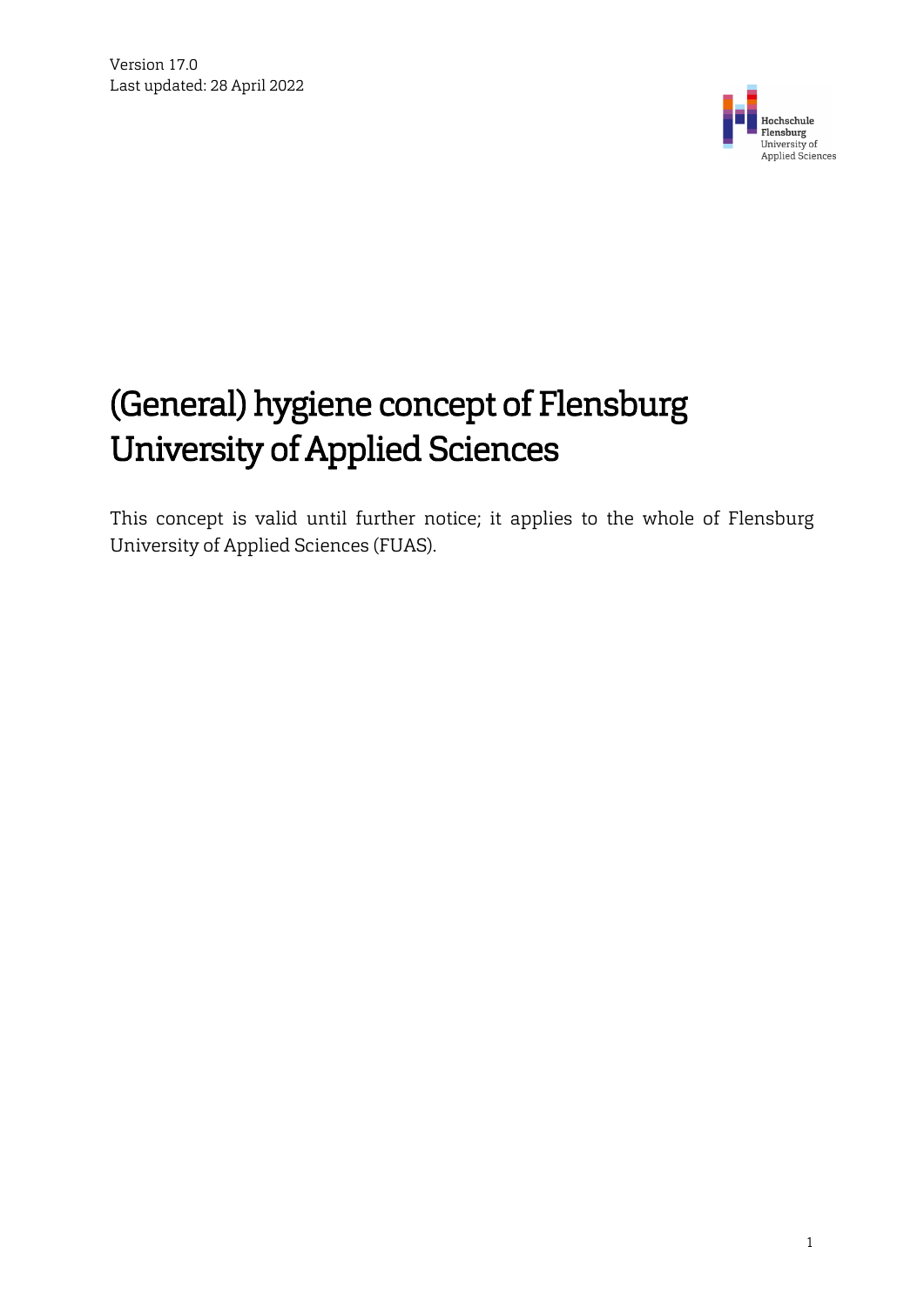

### Preamble

The health and safety of its students, teaching staff, employees and visitors are the main focus of the measures taken at FUAS in the current situation.

At the same time, we want to do what is our main task as a university: provide education.

This hygiene concept aims to create and ensure a safe environment in which all members of our university and their guests stay healthy and which ensures safe university operations in times of the COVID-19 pandemic.

This can only be achieved by constantly re-assessing and re-adjusting important and necessary safety measures. This hygiene concept is based on a number of regulations on dealing with the pandemic in place, the Regulations to fight the coronavirus SARS-CoV-2 issued by the Land Schleswig-Holstein [Corona-Bekämpfungsverordnung des Landes Schleswig-Holstein, German language version: [https://www.schleswig-](https://www.schleswig-holstein.de/DE/Schwerpunkte/Coronavirus/Erlasse/2022/220318_Corona_BekaempfungsVO.ht)

[holstein.de/DE/Schwerpunkte/Coronavirus/Erlasse/2022/220318\\_Corona\\_BekaempfungsVO.ht](https://www.schleswig-holstein.de/DE/Schwerpunkte/Coronavirus/Erlasse/2022/220318_Corona_BekaempfungsVO.ht) as well as the occupational safety and health regulations in place.

We trust and rely on all members and guests of FUAS to act responsibly and in a way, which considers and respects others; this is the most important pre-requisites for this hygiene concept to be effective.

# I. General information

 $\overline{a}$ 

The principles of infection prevention apply to all activities and events held by FUAS and on its premises (this includes teaching, seminars, laboratory classes, meetings, assessments, workshops etc.). By adhering to these principles, everyone takes on responsibility not only for themselves but for others, too.

The spread of COVID-19 can also be reduced by a large number of people getting vaccinated and everyone getting tested regularly. We ask all members of FUAS to use the official sources available<sup>[1](#page-1-0)</sup> to learn about the risks of an infection with COVID-19 and the advantages of a vaccination against COVID-19; please make use of the various possibilities to get tested and/or vaccinated and consult your GP or FUAS' occupational doctor.

The elemental hygiene rules (keeping a distance from others (at least 1.5 metres), (hand) hygiene, cough and sneeze etiquette, medical masks covering the mouth and nose and regular ventilation of rooms) are the most important measures to minimise the risk at all events and activities. They will remain crucial also with the number of vaccinated people rising.

The number of people allowed to gather for private purposes are defined in the Regulations on the number of people and distance keeping issued by the Land Schleswig-Holstein valid at the time of the gathering.

The entrances to FUAS' buildings are open during FUAS' regular opening hours.

We highly recommend that medical face masks are worn during classes taught on campus and lab classes, meetings and when working at group workplaces.

<span id="page-1-0"></span><sup>1</sup> e.g. Federal Ministry of Health, RKI, BZgA, schleswig-holstein.de; or the WHO (for information in English)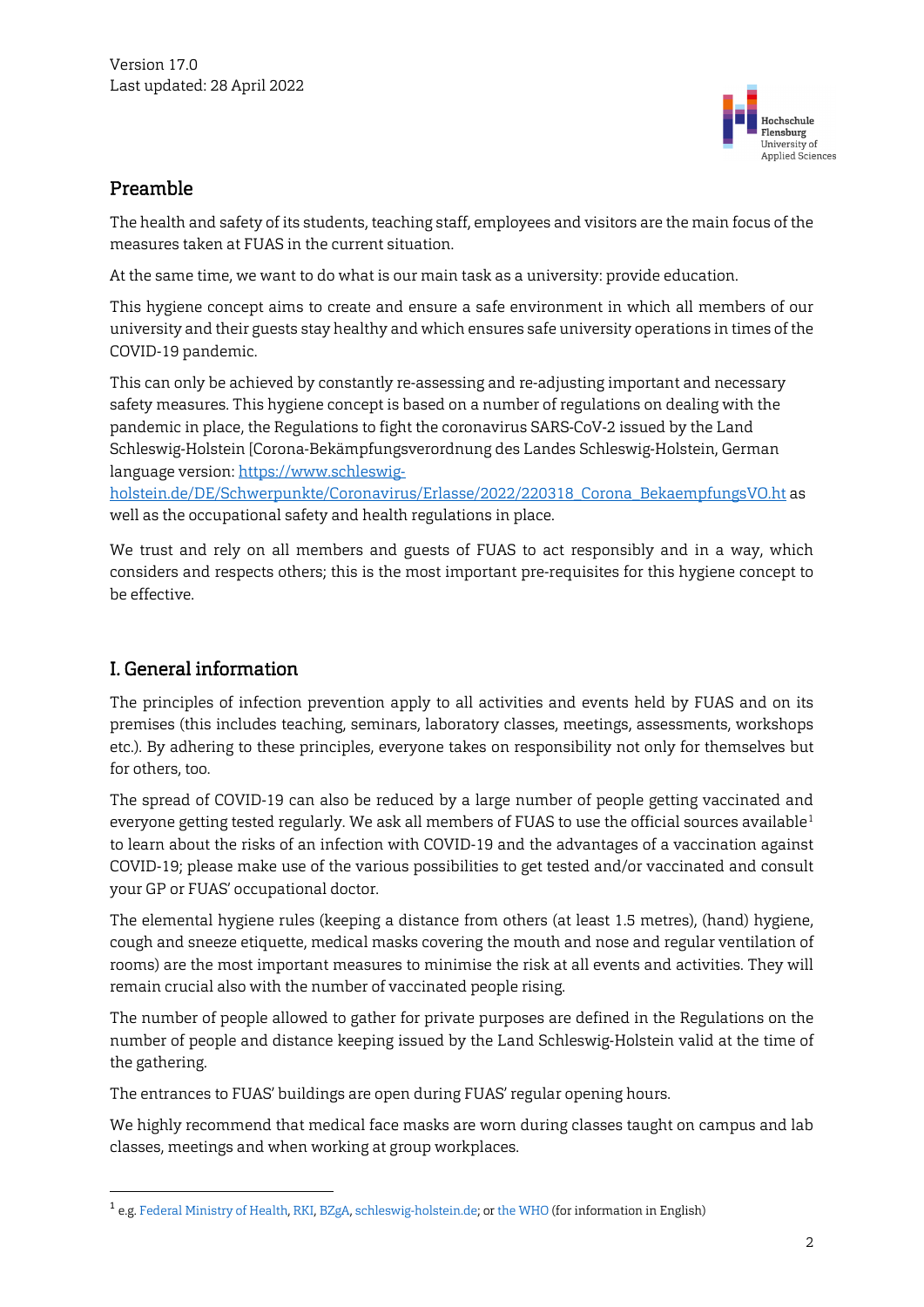

A medical mask covering the mouth and nose (FFP2-,N95-,2-,DS2-,CPA-,KN95- or surgical mask) must be worn on the corridors, in stairways and lifts and similar routes in all of FUAS' buildings. Masks must be worn so that that the number of respiratory droplets and aerosols spread when coughing, sneezing or speaking is reduced.

On the corridors, in stairways and lifts and similar routes in all of FUAS' buildings medical face coverings must not be worn:

- by people carrying out hard physical work,
- if wearing a mask is not reasonable in an individual case (a doctor's note is required in such a case),
- when the President's Office approved an exception.

Participants who have notable respiratory symptoms (e.g. coughing, sore throat or aching limbs) are asked to leave the activity unless they can provide a doctor's note verifying that the respiratory symptoms are not of an infectious nature (e.g. students with an asthma cough).

Occupational safety and health regulations remain valid in addition to this hygiene concept.

#### II. Framework conditions (organisation and facilities)

- 1. Routes to be followed through FUAS' buildings will be designated and marked in order to avoid direct encounters (walk on the right side) and ensure that distances can be kept (avoid overtaking others).
- 2. Some stairs will be marked for the way up and others for the way down; they are to be used accordingly.
- 3. Lifts should only be used by one person at a time when absolutely necessary.
- 4. General advice for the prevention of infections have been posted on the entrance doors to all buildings and are to be adhered by.
- 5. The sanitary facilities are cleaned daily.
- 6. Facilities in which activities are held must be aired regularly during the activity; a sufficient ventilation must be ensured between activities, too. Before the start of an activity, work spaces (table tops, work and laboratory equipment) are to be cleaned by the users and the supervisors using the surface disinfectants. The materials and resources required will be handed out as communicated via the notice boards and the website.
- 7. If possible, doors are to be kept open during an event/activity to avoid the use of door handles and ensure the circulation of air.

Food may not be consumed in facilities in which activities take place. Drinks should be brought, consumed and disposed of by participants individually. If events or activities take place over a longer period of time, rooms to take breaks in can be designated by the organisers.